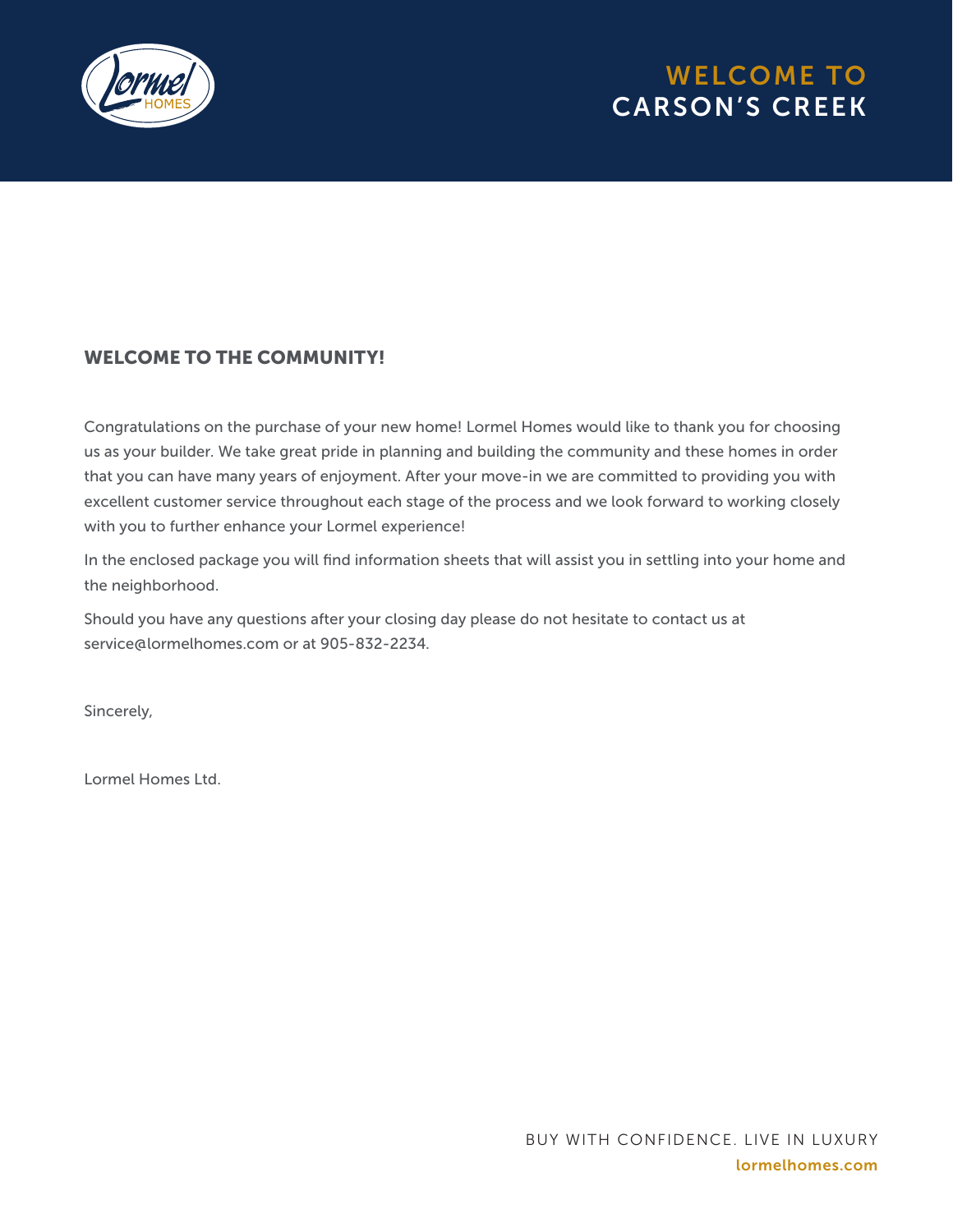

## LORMEL HOMES TEAMS CARSON'S CREEK

#### CUSTOMER SERVICE DEPARTMENT

Customer Service Manager – Randy Baryla Customer Service Co-ordinator – Cathy Braschuk Customer Service Technician – Kevin Ross

E-mail: service@lormelhomes.com Phone: 905-832-2234 Hours: Monday to Friday 8:00 a.m. to 4:30 p.m.

#### CONSTRUCTION DEPARTMENT

Project Manager – Zachary De Meneghi Construction Manager – Roberto Ruiz Construction Finishing Supervisor – Nick Ferreira Construction Site Administrator – Jai Fitzgerald

E-mail: jai@lormelhomes.com Phone: 705-456-8030 Hours: Monday to Friday 7:30 a.m. to 5:00 p.m.

DESIGN STUDIO Staff – Design consultants E-mail: design@lormelhomes.com Phone: 905-832-3326

Hours: Monday to Friday – by appointment only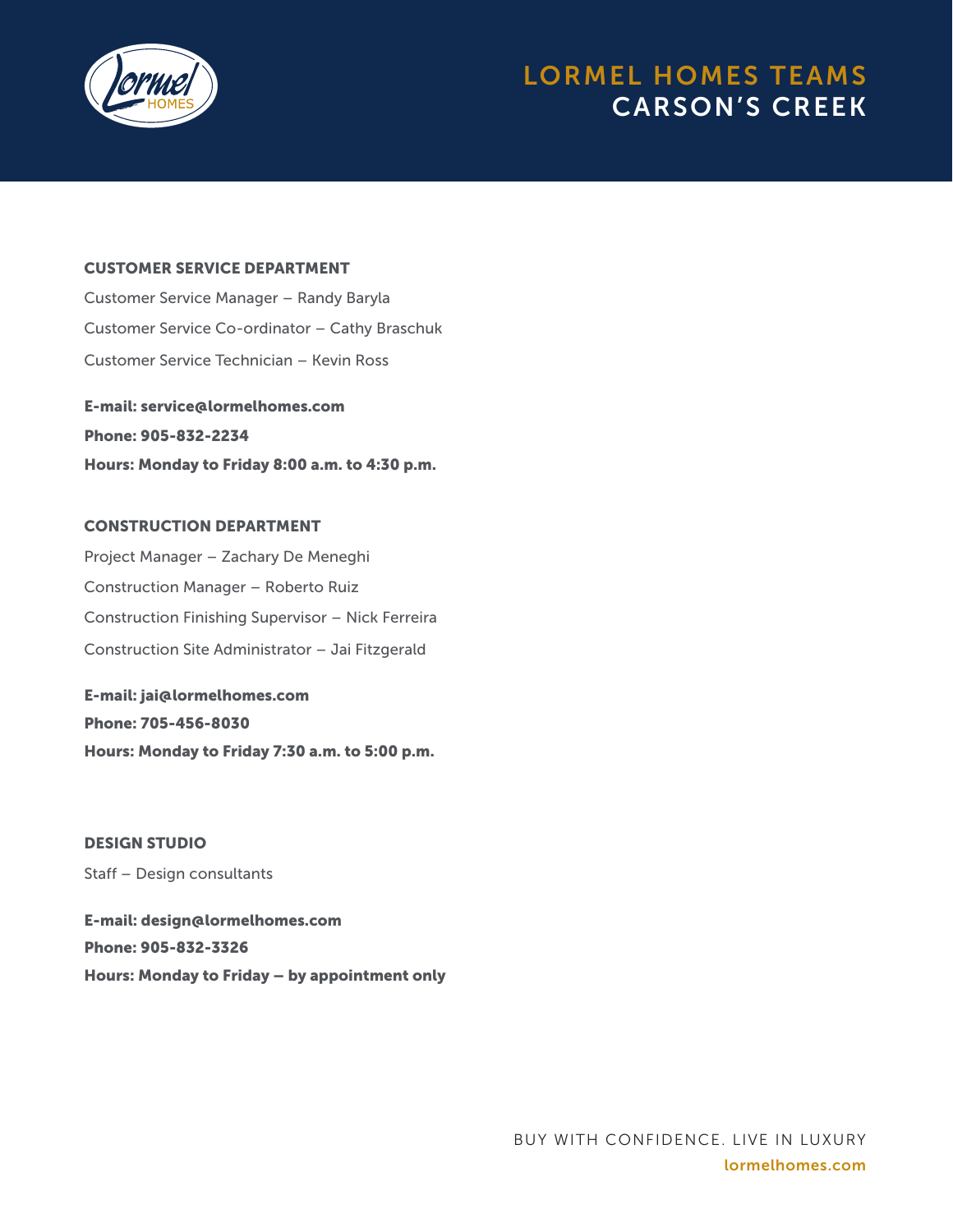

#### COMMUNITY INFORMATION AND UTILITY CONTACTS

| Town of Innisfil                         | 705-436-3710   |
|------------------------------------------|----------------|
| Canada Post (registry for mailbox & key) | 1-866-607-6301 |
| Enercare (Hot Water Tank Rental)         | 1-866-633-1553 |
| <b>Enbridge (Natural Gas)</b>            | 1-877-362-7434 |
| Innpower (Hydro)                         | 705-431-4321   |
| <b>Bell Canada</b>                       | 1-866-310-2355 |
| Rogers Cable                             | 1-877-559-5202 |

#### SCHOOL BOARDS:

| <b>POLICE, FIRE, AND AMBULANCE</b> | <b>Emergency 911</b> |
|------------------------------------|----------------------|
| Simcoe Muskoka Catholic District   | 705-722-3555         |
| <b>Simcoe County District</b>      | 705-728-7570         |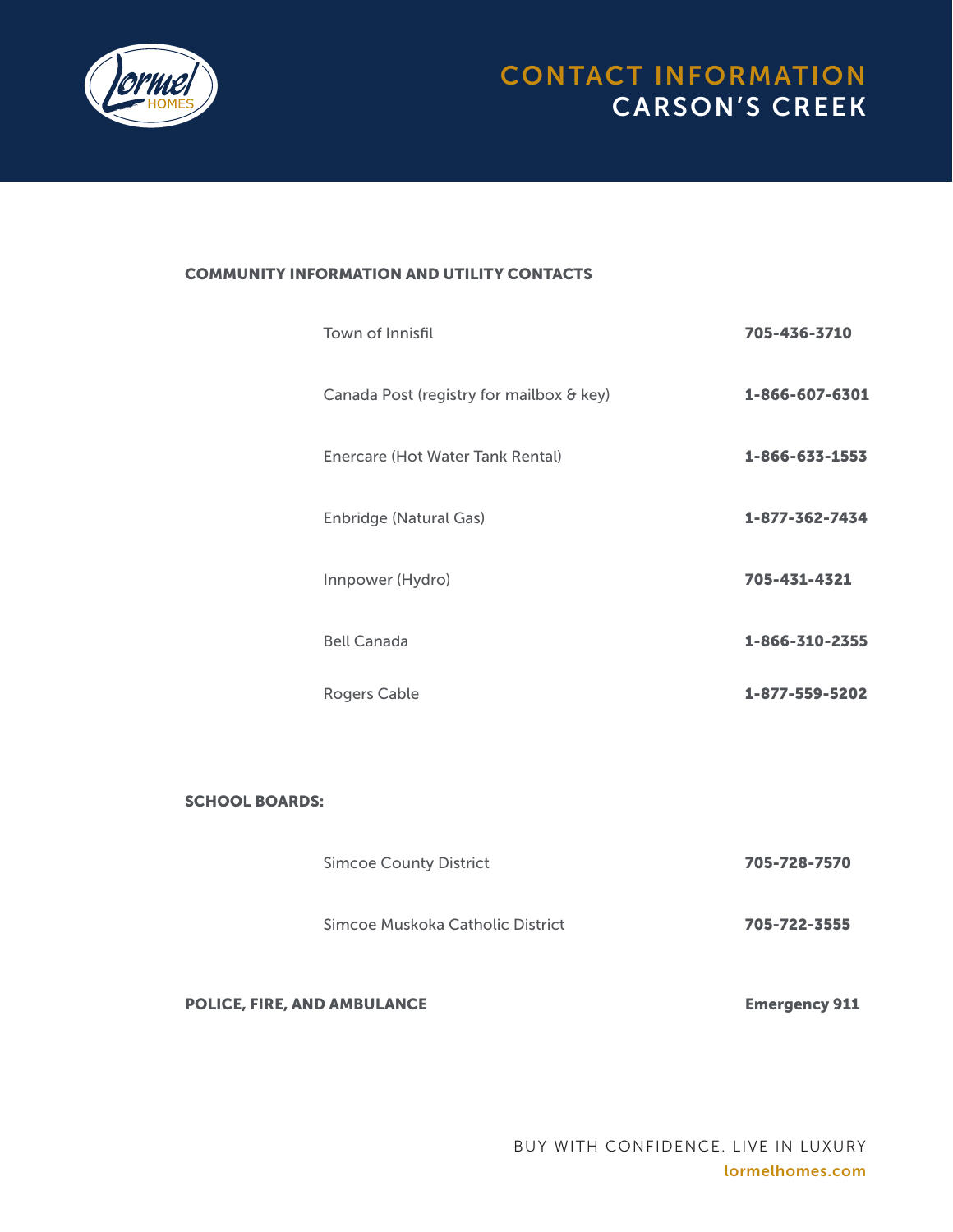

## 30-DAY AND YEAR-END STATUTORY WARRANTY SERVICE CARSON'S CREEK

Lormel has a comprehensive warranty service program to address your needs throughout the first year. The first opportunity to submit a request for warranty service will be within the first 30 days after your closing date. The second opportunity to submit a request for warranty service will be between the 11th month and 1st anniversary date of the closing of your home. This information sheet provides you with a guide on how to submit your statutory warranty forms.

### 1. Register for "MyHome" on the Tarion.com website:

This online portal is an easy-to-use and convenient way to manage your warranty claims. MyHome notifies you of important warranty timelines, lets you submit warranty claims to both your builder and Tarion simultaneously and allows you to request Tarion's assistance if you need it. Register for MyHome as soon as you take possession of your new home.

### 2. During the first month in your new home:

While you are organizing after closing and becoming familiar with all of the features of your new home please take time to note any questions, concerns or warrantable service-related items that were not noted on your Pre-delivery Inspection Report. You can make these notes on your 30-Day Form in the MyHome portal and update it at anytime.

### 3. Submitting your 30-Day Statutory Warranty Form:

You can submit your 30-Day form anytime within the first 30 days of your closing date but it is advisable to wait until the latest possible date to ensure that your list is complete as the list can only be submitted once. Also, keep in mind if you submit your list after the 30-day period it will not be accepted by Tarion and this could affect your warranty coverage.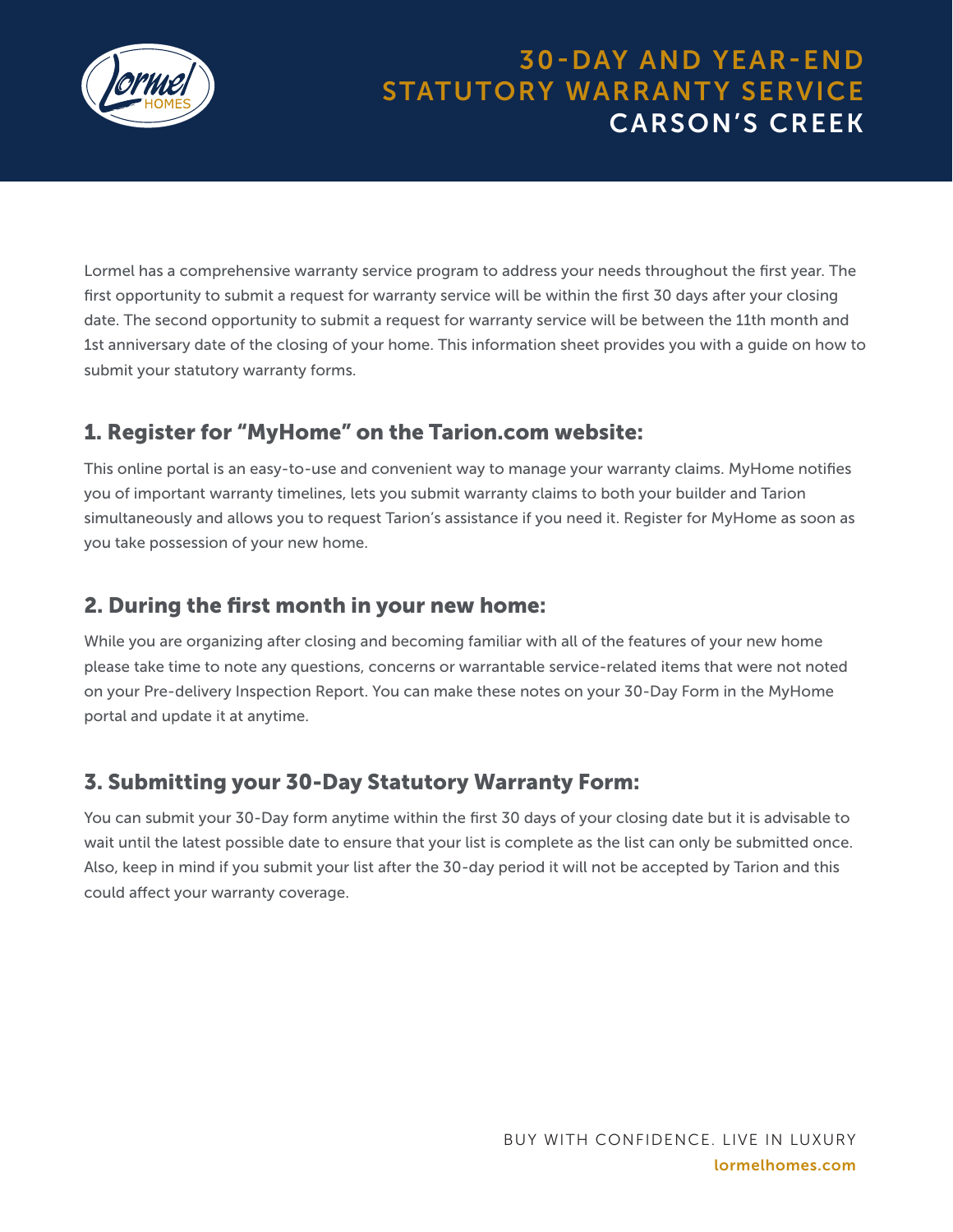

### 30-DAY AND YEAR-END STATUTORY WARRANTY SERVICE (CONTINUED) CARSON'S CREEK

### 4. Submitting your 30-Day Statutory Warranty Form:

Open your MyHome account Click on Create a new warranty form Click 30-Day Form Double-click all personal information that has been generated List all of your items Proceed to "Submit" once you are satisfied that your list is complete. You will receive a confirmation email from Tarion once you have submitted your form and a copy will be sent

to Lormel Homes Customer Service Department automatically.

### 5. Submitting your Year-End Statutory Warranty Form:

You can follow the same procedure in the MyHome portal for preparing and submitting your

Year-End form between the 11 month and 1st anniversary date of the closing of your home.

### 6. Lormel Homes Follow-up:

A review appointment will be scheduled with you to inspect each item on your 30-Day Statutory Warranty Form. This is also an opportunity to cross-reference items from your Pre-delivery Inspection report that may not have been completed, items that may be not warrantable and to answer any questions that you may have.

Should you have questions pertaining to the completion of your forms or scheduling your warranty service work please contact your Customer Service Co-ordinator at:

### 905-832-2234 or by E-mail at service@lormelhomes.com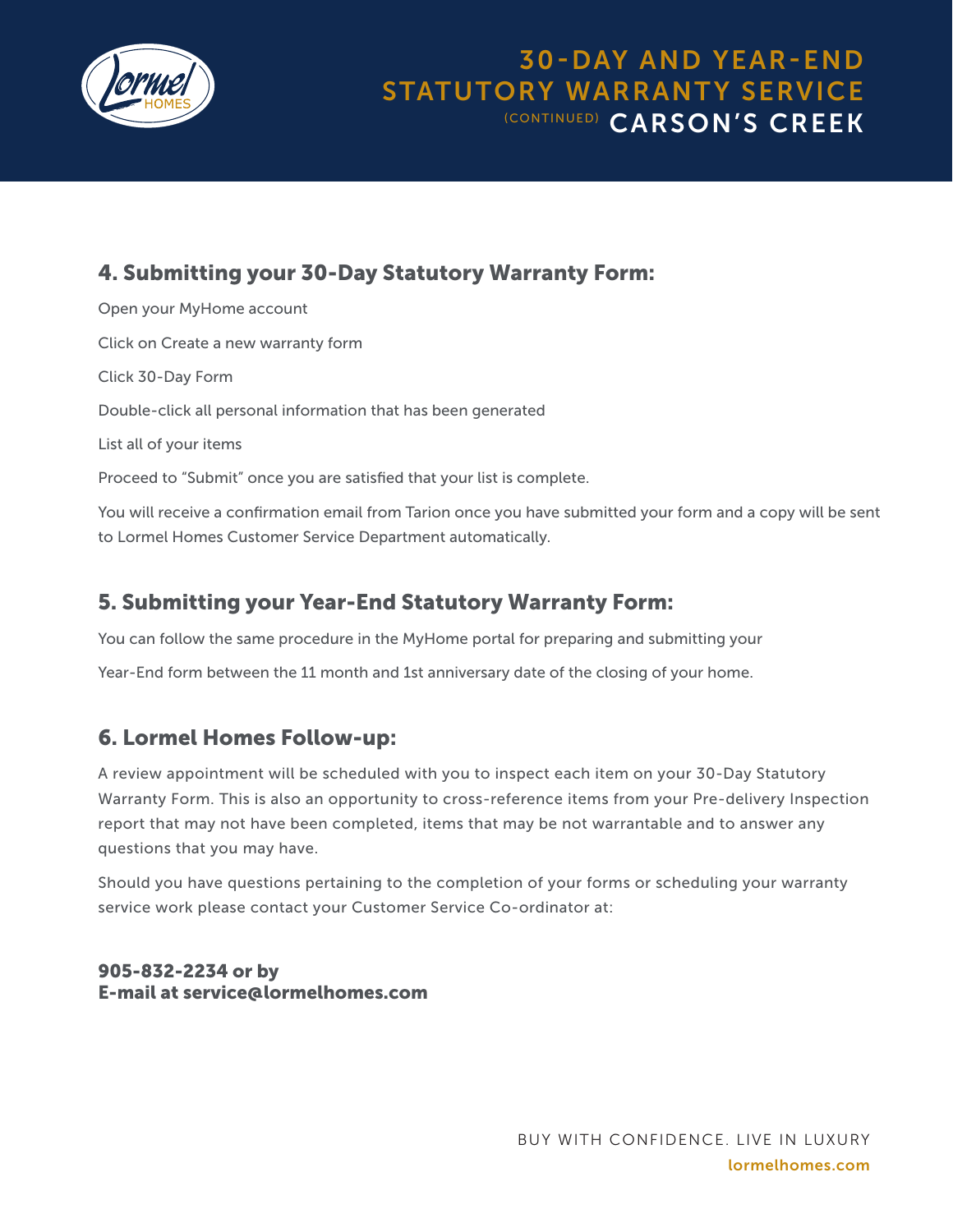

# AFTER-HOURS EMERGENCIES CARSON'S CREEK

Lormel Homes is pleased to assist you during regular business hours should a warrantable emergency situation arise. However, there may be an occasion where a warrantable emergency situation arises outside of our regular business hours. In order to assist you during your warranty period please contact our After-Hours Emergency phone number indicated below.

A warrantable emergency is defined as any warrantable item within the control of the builder that, if not attended to immediately, would likely result in imminent and substantial damage to the home or would likely represent an imminent and substantial risk to health and safety.

#### Examples of emergency situations include:

- 1. Total loss of heat between September 15 and May 15
- 2. Gas leak
- 3. Total loss of electricity
- 4. Total loss of water supply
- 5. Total sewage stoppage
- 6. Plumbing leakage that requires complete water shut-off
- 7. Major collapse of any part of the home's exterior or interior structure
- 8. Major water penetration on the interior walls or ceiling (basement leaks excluded)
- 9. A large pool of standing water inside the home or any situation where, in the opinion of TARION, the home is uninhabitable for health or safety reasons.

**Emergency situations** due to the failure of a municipality or utility to provide service are not covered under warranty as they are not within the control of Lormel Homes.

#### After-Hours Emergency Phone Number: \_ 905-832-2234

Hours: Monday-Friday - 4:30 p.m. to 10:00 p.m. and Weekends and Holidays: 9:00 a.m. to 5:00 p.m.

If the event that you do not receive a live person when calling the emergency number you will be asked to leave a detailed message with your name, address, site name and lot number and the nature of the emergency. Your call will be returned within 30 minutes. Depending on the nature of the request the original Lormel contractor may be dispatched immediately to resolve the issue. If that is not possible the issue will be handled on the next business day. In rare instances and depending on the emergency you may be required to pay for a 3rd party contractor to complete the emergency repair. If so, please submit the receipt for the repair work to the Customer Service Department for reimbursement.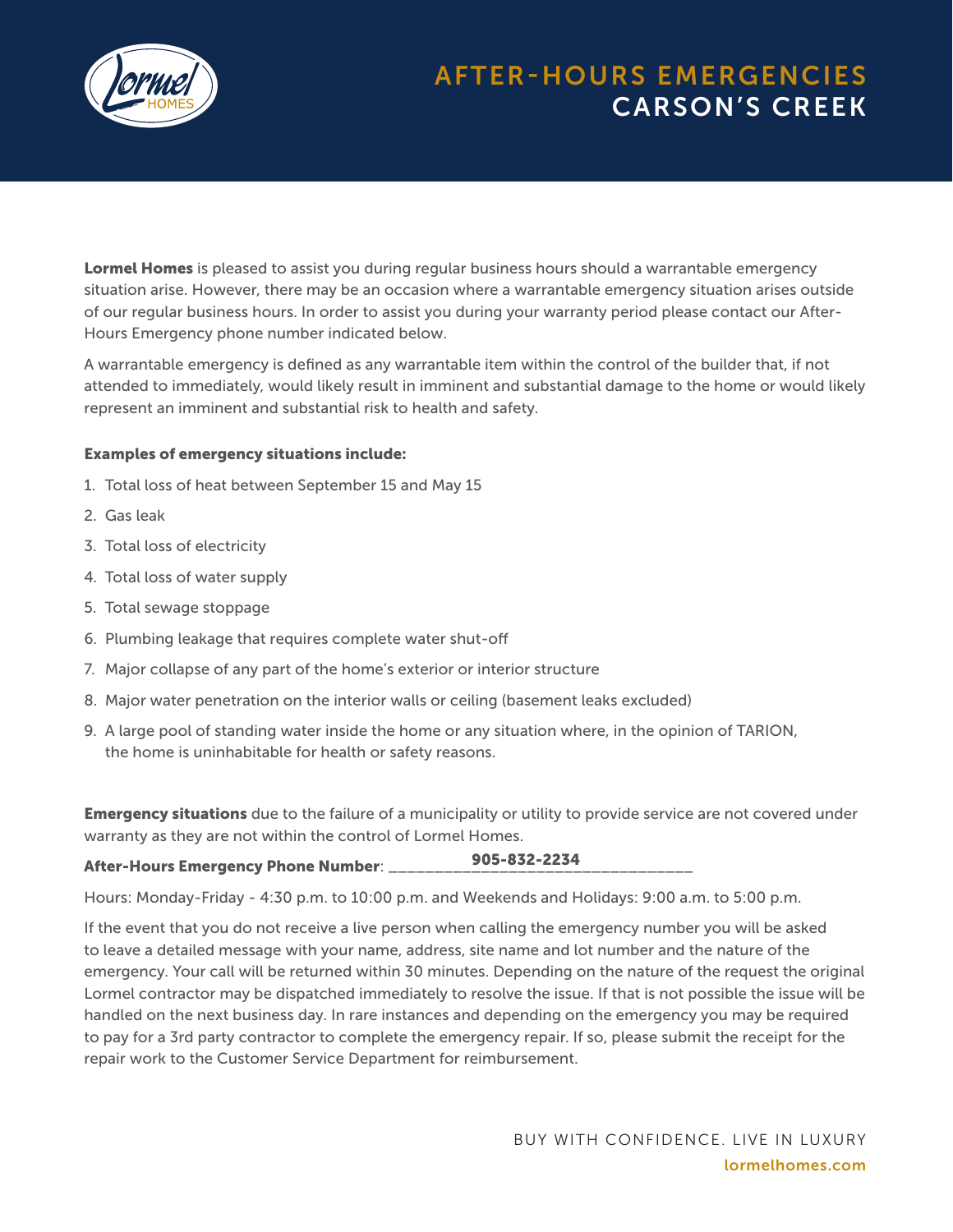

## GARBAGE AND RECYCLING PICK-UP CARSON'S CREEK

Simcoe County solid waste management utilizes an Automated Cart Collection system, scheduled with weekly collection of organics and alternating bi-weekly collection of garbage and recycling.

| What is automated<br>collection?<br>Automated cart<br>collection is a system<br>where garbage, recycling<br>and organics are set<br>out in easy to roll carts<br>which are emptied using<br>a mechanical arm on the<br>collection vehicle. | <b>Advantages of automated cart collection</b><br>to labour shortages don't occur.<br>on collection day. | . Provides easier, safer and better overall service to County residents.<br>• Carts offer the added convenience of wheels, lids, and a gravity locking system on<br>organics carts that opens automatically when carts are collected.<br>• Carts hold more material: instead of several smaller bins and bags, you just roll two<br>carts to the curb each week. No more bending, lifting and carrying waste to the curb.<br>• The automated system is safer and less strenuous for collection workers; it helps<br>fight transmission of pathogens and expands the labour force so service delays due<br>• Carts reduce litter produced by animals and wind and improve curbside aesthetics |
|--------------------------------------------------------------------------------------------------------------------------------------------------------------------------------------------------------------------------------------------|----------------------------------------------------------------------------------------------------------|----------------------------------------------------------------------------------------------------------------------------------------------------------------------------------------------------------------------------------------------------------------------------------------------------------------------------------------------------------------------------------------------------------------------------------------------------------------------------------------------------------------------------------------------------------------------------------------------------------------------------------------------------------------------------------------------|
| How do I store carts?                                                                                                                                                                                                                      |                                                                                                          | What else do I need to know?                                                                                                                                                                                                                                                                                                                                                                                                                                                                                                                                                                                                                                                                 |

#### • Carts can be stored where you currently store your containers.

- Three carts use up to 50% less floor space than the equivalent volume of waste in multiple smaller containers.
- Lidded carts can be stored outside, to assist with this the organics cart is equipped with a lock which will open when the cart is tipped by the truck's mechanical arm; if organics are properly sorted, the recycling and garbage carts shouldn't attract animals.
- Write your address in the space on the cart side, carts are property of the County of Simcoe and must remain with the property they're assigned to if you move.
- Residents are responsible for keeping carts clean.
- Contact Service Simcoe for lost or stolen carts or to arrange repairs or replacement if the cart is assigned to your property is damaged.
- Ensure that you have all the pertinent documents and information on hand such as the Tarion Certificate of Completion and Possession indicating your civic address, postal code and lot number, as they may require this information.

| <b>Collection days and times</b>                                                       |
|----------------------------------------------------------------------------------------|
| • To determine your collection day, consult the map within the fold-out calendar       |
| insert or download the free <b>Simcoe County Collects</b> mobile app at Google Play or |
| the Apple App Store.                                                                   |
| • To ensure collection, roll your carts out according to the instructions by 7 a.m.    |
| For instruction on cart set-out see the fold-out calendar insert.                      |
| • Collection times may change for several weeks as new routes are balanced.            |
|                                                                                        |

### For more information visit carts.simcoe.ca online, or call Service Simcoe at 1-800-263-3199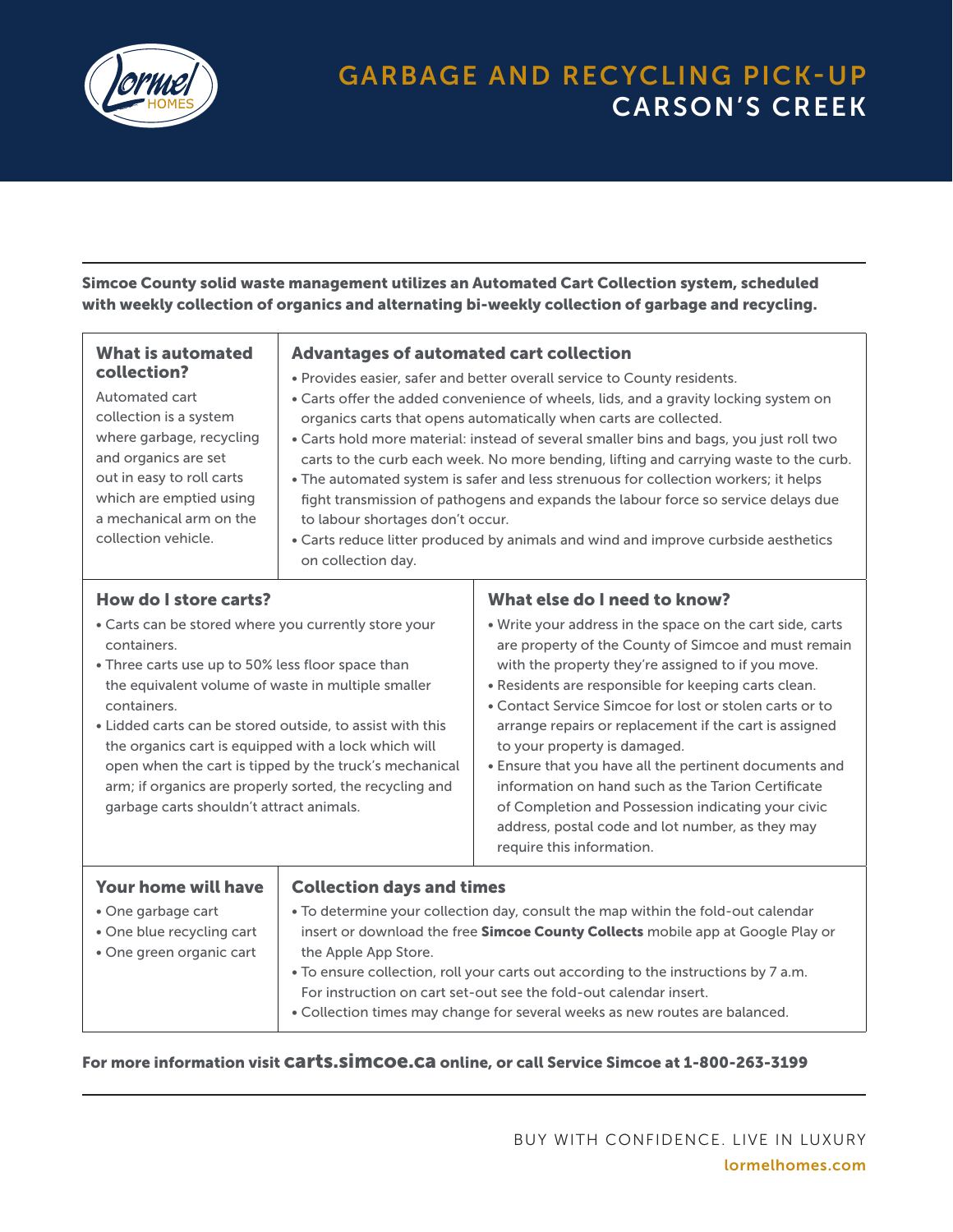

### IMPORTANT WARRANTY AND MAINTENANCE INFORMATION CARSON'S CREEK

Indoor Relative Humidity - Condensation occurs when water vapour in indoor air comes in contact with cool surfaces such as window glass. Condensation on interior window surfaces is common during cold seasons. When outdoor temperatures are well below freezing, ice may form at the bottom of windows. Condensation is not water penetration.

It is important for homeowners to maintain proper humidity levels within the home. Condensation forming on windows is a common condition even when humidity levels are properly maintained. Damage caused by dampness or condensation due to failure by the homeowner to maintain adequate ventilation is excluded from the statutory warranty.

Interior air moving over the windows can help control condensation. Heavy draperies or window coverings that cover windows, and blocked heat diffusers, can prevent this from happening. Running the ventilation fan or your heat recovery (HRV) or energy recovery ventilator (ERV) and furnace fan continuously during winter months in conjunction with the principal exhaust fan (or running the HRV/ERV and furnace fan continuously where the HRV/ ERV replaces the principal fan) can also help reduce condensation on windows. Condensation can occur during peak seasonal weather patterns. You should immediately reduce the moisture levels to prevent harm to property. Dampness can be reduced by using a dehumidifier or by increasing the amount of ventilation to the area.

**Furnaces and other HVAC Equipment**: Confirm the proper operation of the HVAC system during the Pre-delivery inspection. Original defects in workmanship or material discovered after the Pre-delivery inspection will be covered by the statutory warranty if they are as a result of the builder's work. Appliances such as the furnace and water heater are located at the discretion of the builder within the requirements of the governing authority. Damage resulting from alterations, deletions or additions by the homeowner, or improper maintenance, is excluded from the statutory warranty, such as installing a central air conditioner through a third-party HVAC contractor.

**Basement Floors** - Cracks resulting from normal shrinkage of materials caused by drying after construction are excluded from the statutory warranty. Concrete floor slabs are not structural. Concrete floors naturally crack during curing due to shrinkage. Actual crack widths shall be determined using a wire feeler gauge inserted inside the crack. Since the concrete floor slabs do not have to carry the load of the building, shrinkage cracks are generally considered aesthetic. Where vertical or lateral movement is evident, further investigation may be required. Where repairs are necessary, colour and/or texture will not match the surrounding concrete

Garage Doors and Garage Door Openers - Proper operation of overhead garage doors should be confirmed at the Pre-delivery inspection and any malfunction should be noted on the Pre-delivery inspection form to avoid any dispute about whether the damage was caused by the builder. The builder is not responsible for the garage door operation if the homeowner has installed a garage door opener.

**Electrical Panel Circuit Breakers** - Circuit breakers protect electrical wiring from overloading. Frequent tripping of circuit breakers could result from faulty appliances and should be investigated. Some appliances have special power requirements. Care should be taken not to overload or bypass electrical circuits. Personal injury or fire can result. Typical household wiring is installed to accommodate residential electrical loads. Specific requirements should be discussed with the builder prior to installation. Damage resulting from improper maintenance or additions, deletions or alterations made by the homeowner is excluded from the statutory warranty. Secondary damage caused by defects, such as property damage or personal injury, is excluded from the statutory warranty.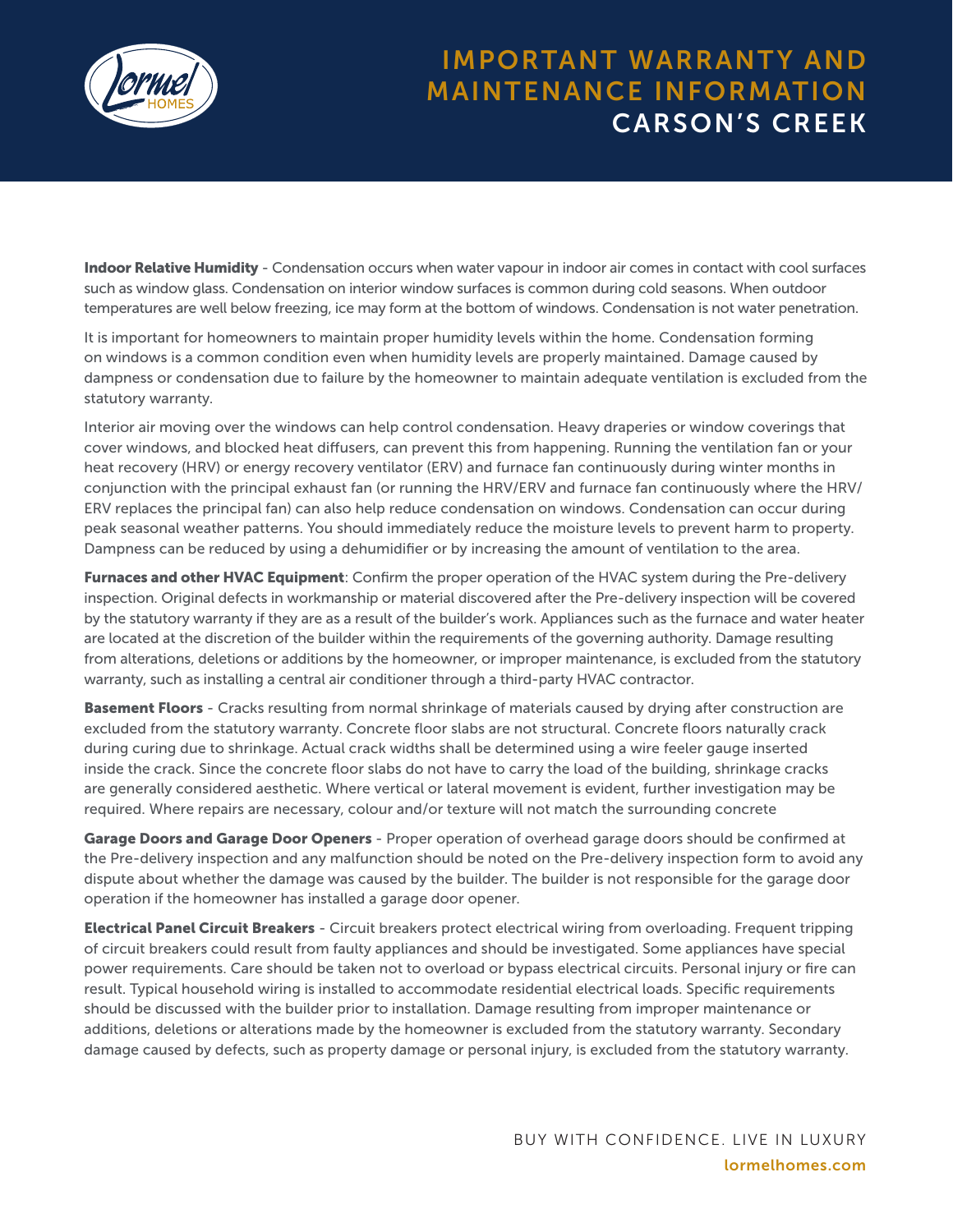

# CONCRETE SURFACE SCALING CARSON'S CREEK

Scaling of exterior concrete surfaces including concrete porches, walkways, garage floor slabs, steps including precast most often results from salts and de-icers being applied to the concrete surface either intentionally for ice melting or unintentionally from road slush deposits. Cleaning salt deposits off concrete surfaces is normal homeowner maintenance.

Commonly sold de-icing products, including salt, may damage the surface of new concrete. Please be aware of this possibility if you decide to use these products. Slight surface flaking will not affect the structural integrity of the concrete as this is cosmetic damage only.

Why does concrete surface scaling occur? Concrete is porous and will absorb moisture. When the concrete surface is artificially thawed using a de-icer or salt the concrete will soak up water. When the concrete re-freezes it expands resulting in minor surface flaking or scaling. If you choose to use these products always clean off the resulting water before it has a chance to soak into the concrete. During the summer, applying a water sealant to the concrete will minimize any damage in the wintertime.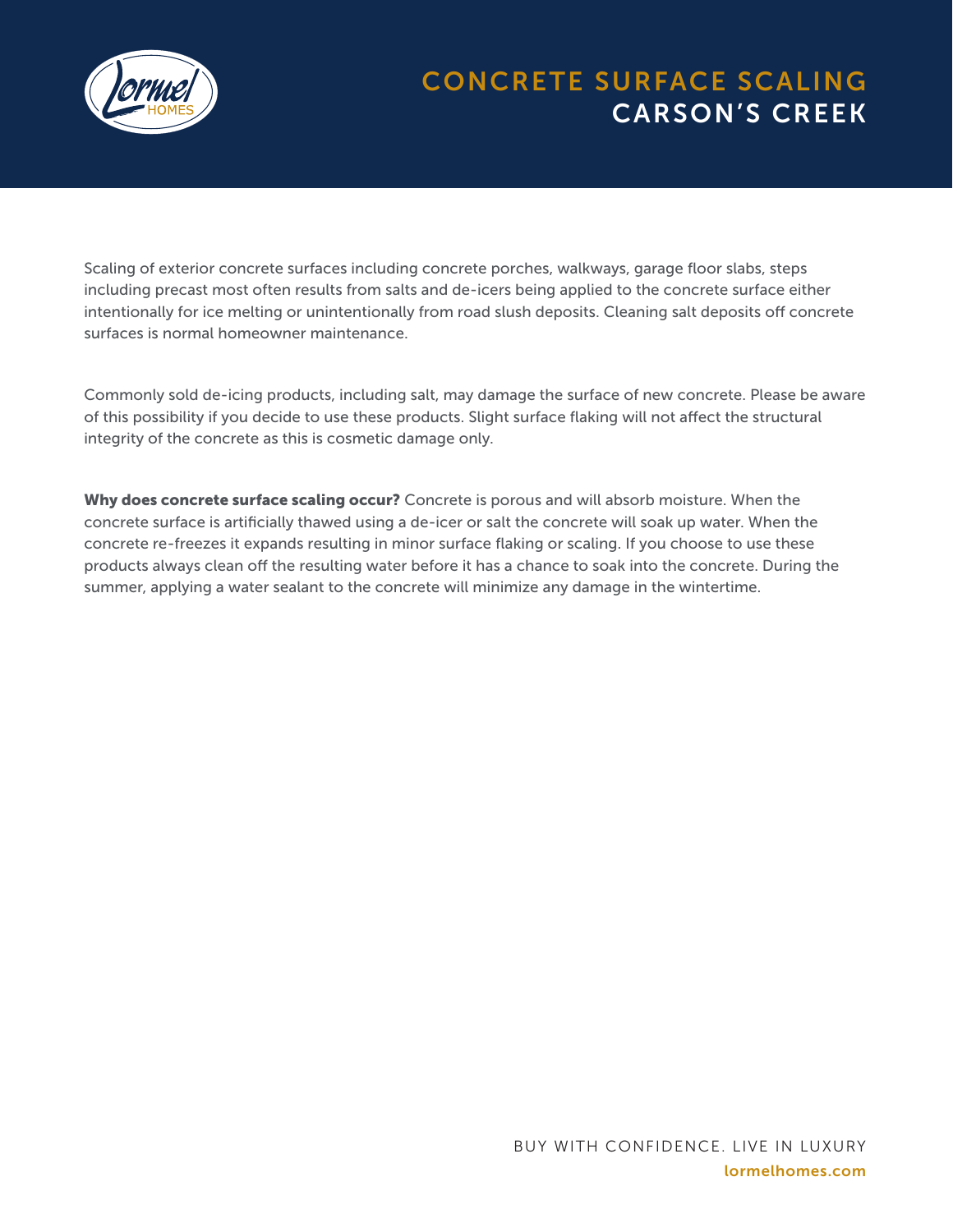

## PROPERTY GRADING AND SECURITY DEPOSITS CARSON'S CREEK

#### 1. PROPERTY GRADING

The exterior grading of your property may not have been completed by your closing date. As such, this may affect items such as patio slab walkways, porch steps as well as decks and deck stairs (where applicable). At a minimum, a gravel driveway and patio slab walkway to the front porch or front door of your house will have been installed prior to your closing date.

Lormel Homes advises that anyone entering your property exercise caution and common sense when using exterior areas and limit the use of areas that have not yet been completed. As a homeowner you are responsible for maintaining the property in good condition and for ensuring the health and safety of anyone using the property.

Lormel Homes will complete all final grading, sodding, patio slabs and decks (where applicable) in accordance with the timelines required by Tarion which specifies completion within 270 days of "seasonal weather" (May 1 to November 15) from the date of closing. As the homeowner it is important that you notify Lormel Homes if you have any concerns such as uneven, wobbly or loose patio slabs, steps, railings or decks if warranted. These types of issues can occur after installation due to soil movement and settlement. Should these types of issues occur as a result of work undertaken by anyone other than Lormel Homes then the items are excluded from the statutory warranty.

#### 2. SECURITY DEPOSITS

Please be advised that security deposits that you pay to the developer/builder as part of closing costs are to ensure that the grade will not be altered or that items installed by the homeowner such as pools, rock gardens, decks will not prevent the municipality from completing assumption of the subdivision. The security deposit will be reimbursed to you after assumption of the subdivision by the municipality which can take anywhere from 3 to 5 years. A number of items need to be completed before the municipality will assume the subdivision such as curbs and sidewalks, driveway two-coat asphalt application, grading and sodding and trees.